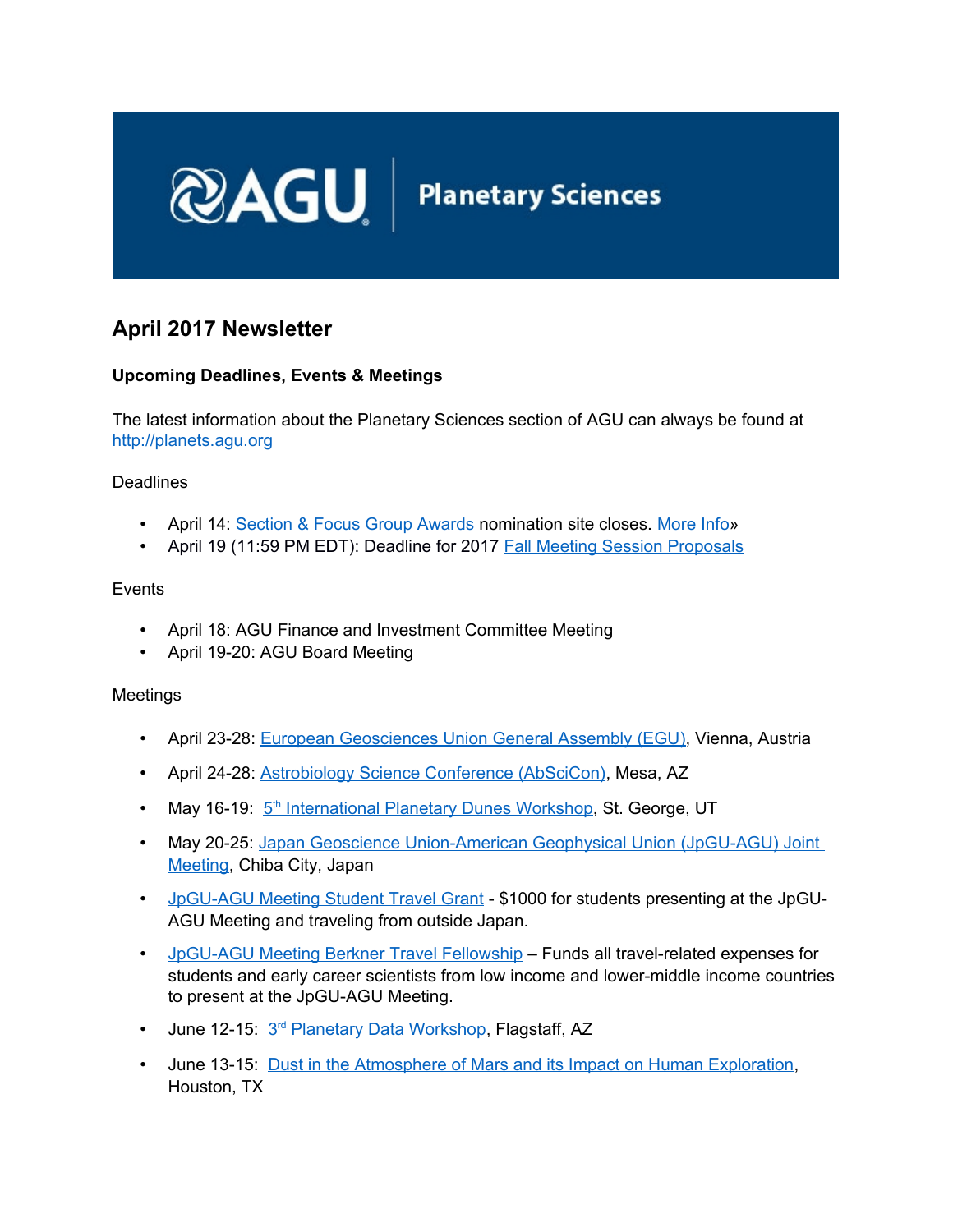- June 13-15: [Small Bodies Assessment Group \(SBAG\) Meeting,](http://www.lpi.usra.edu/sbag/) Greenbelt, MD
- June 18-23: [Gordon Research Conference on the Origins of Solar Systems,](https://www.grc.org/programs.aspx?id=12346) South Hadley, MA
- July 3-5: 1<sup>st</sup> [IUGG Symposium on Planetary Science,](http://www.dlr.de/pf/desktopdefault.aspx/tabid-11789/) Berlin, Germany
- July 23-28: 80<sup>th</sup> [Annual Meeting of the Meteoritical Society,](http://metsoc2017-santafe.com/) Santa Fe, NM
- August 15-17: 12<sup>th</sup> [Low-Cost Planetary Missions Conference,](http://lcpm2017.org/) Pasadena, CA

#### **Executive Announcements**

• **International Collaboration Amid Policy Challenges** A recent [From the Prow](http://fromtheprow.agu.org/fostering-international-collaboration-amid-policy-challenges/) posting on the topic of international collaboration, meeting attendance and travel concerns in light of recent changes to US immigration and visa policies.

### • **Editors Needed for AGU Journals**

AGU is looking for three dynamic, well-organized scientists with high editorial standards and strong leadership skills to serve a 4-year term as the editor in chief (EIC) for *Geochemistry, Geophysics, Geosystems; Global Biogeochemical Cycles*; or *Reviews of Geophysics*. The EIC is the principal architect of the scientific content of the journal, an active scientist, well-known and well-regarded in his/her discipline and must be active in soliciting the best science from the best scientists to be published in the journal. Working with the other editors and AGU staff, the EIC is the arbiter of the content of the journal. Among other functions, the EIC is responsible for:

- $\circ$  Acting as an ambassador to the author/editor/reviewer/scientist community
- o Setting journal strategy
- o Lead the editor selection process
- o Assign and balance review work load
- o Decisions of ethics.
- o Review and contribute to periodic monitoring reports

Candidates or those interested in nominating a highly qualified colleague should send their CV or letter of recommendation, respectively, to [pubmatters@agu.org](mailto:pubmatters@agu.org) with the specified journal name in the subject line.

### • **Volunteer Judges for Virtual Poster Showcase**

We need scientists and faculty to judge undergraduate and graduate student posters and their accompanying video presentations in the [Virtual Poster Showcase.](http://education.agu.org/virtual-poster-showcase/) The showcases enable students to practice preparing a poster and then presenting it online. We are looking for three good judges from each Section/Focus Group. The total time commitment would be only about 2 hours. If you have any questions, please send them to [Pranoti Asher.](mailto:pasher@agu.org?subject=Interested%20Judge%20for%20VPS)